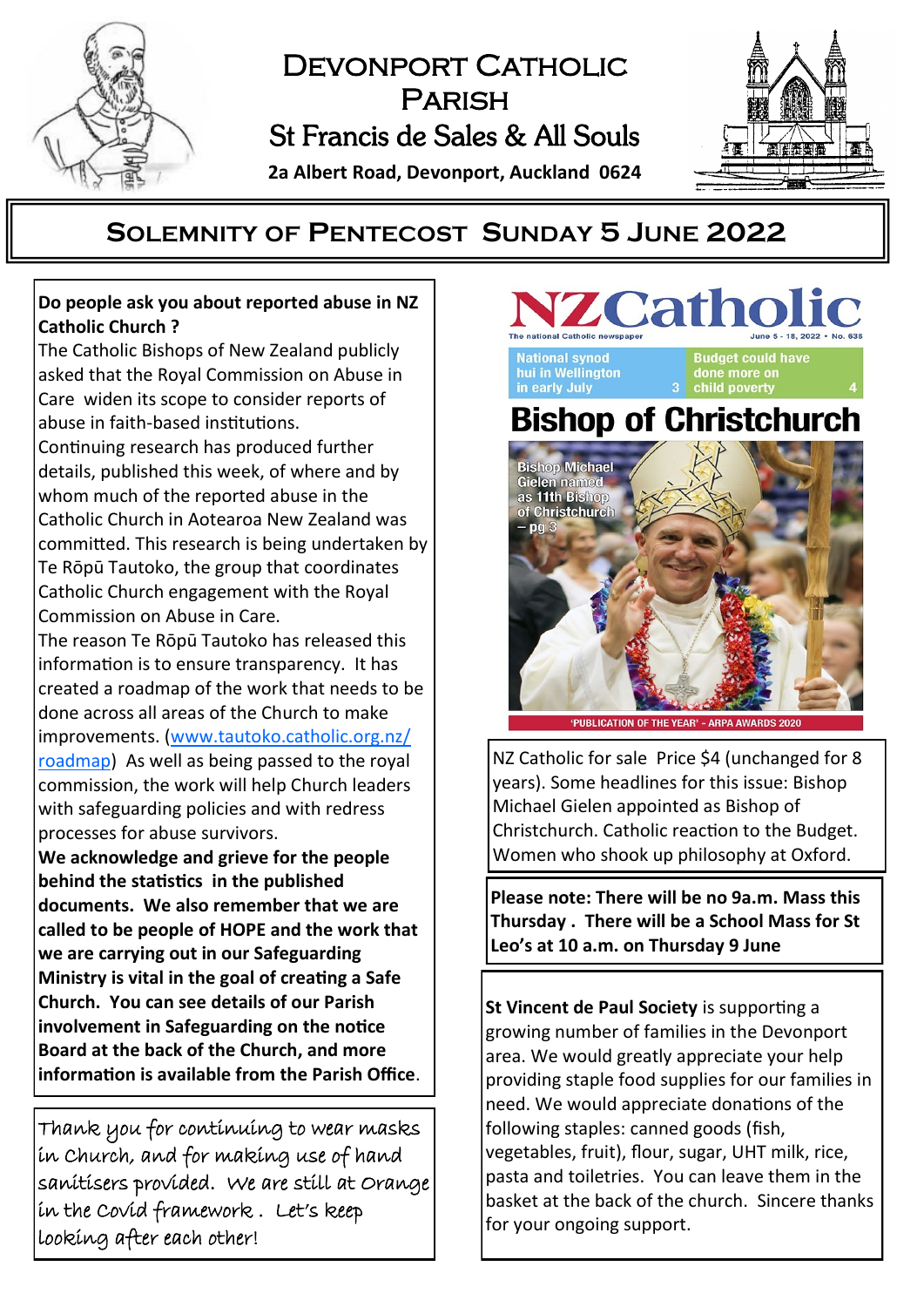The feast of Pentecost brings the season of Easter to a glorious close. Though we hear Luke telling us today that the Spirit was bestowed fifty days after the resurrection, we know that we've already spent the entire Easter season "in the Spirit". Pentecost allows us to cry a full-hearted "Alleluia!" for all the Spirit has accomplished in us and will continue to do.

#### **PENTECOST SUNDAY**

*The Day Of Pentecost*

**Acts 2:1-11** They were all filled with the Holy Spirit and began to speak **Psalm 104: Lord, send forth your Spirit and renew the face of the earth. Romans 8:8-17** Everyone moved by the Spirit is a child of God. **John 14:15-16,23-26** The Holy Spirit will teach you everything.

#### **TRINITY SUNDAY** *12 June*

welcome.

*Glory To The Father, The Son, And The Holy Spirit* **Proverbs 8:22-31** Before the earth came into being, Wisdom was born

**Psalm 9:** O Lord our God. How wonderful your name in all the earth.

**Romans 5:1-5** To God, through Christ, in the love poured out by the Spirit

**John 16:12-15** Everything the Father has is mine; all the Spirit tells you will be taken from what is mine.

#### **Ministries Sat 4 June Sunday 5 June Welcome/Prayers of Intercession** Steve Burke Kate Kate Kearins **Ministers of the Word Liz McMaster Liz McMaster** Sarah Sparks Shaun Erasmuson Trevor Prendergast **Ministers of Communion Eileen Pearce Gabrielle Gill Gabrielle Gill Ministries Sat 11 June Sunday 12 June Welcome/Prayers of Intercession** Clive Sinclair Clime **The Clipmen Clipmen Clipmen Clipmen Clipmen Ministers of the Word Nicole Dobbie** Linda Lampen-Smith Jim Dobbie Denise O'Shaughnessy **Ministers of Communion** Riaan Blom **Internal Communion** Riaan Blom **PRAYER @HOME From the PPC The Catholic Caring Foundation—giving Some Useful Links on**  Thank you to all those **YOU the chance to change lives: "they [www.aucklandcatholic.org.](http://www.aucklandcatholic.org.nz)** who came to the Special **wrapped me in aroha". [nz](http://www.aucklandcatholic.org.nz)** Diocesan webpage General Meeting last In the Autumn Newsletter at the back of updated daily with links to Sunday. With more than the Church, people involved with the liturgy.30 present we were able Mother of Divine Mercy Refuge, to get some good **Rosary** every Monday 6pm. Pregnancy Help, and Te Waipuna Puawai discussion and feedback In the Church (Mercy Oasis) talk about how they have to the question "How **Christian Meditation** at does the Parish bring been helped thanks to funding from 6.30 in the M**e**eting Room. about the realm of God CCF., which supports these and other through the wellbeing of entities. If you are concerned about the all people and of the **Next Senior coffee group:**  widening gaps in New Zealand society, planet?" We can now Thurs. 9 June at 10.am at and want to contribute to a Catholic start to plan some specific Noeline's **house , 4A**  charity based in NZ but helping anyone strategies, which we will **Preston** Ave Belmont. Phone in need regardless of religious beliefs or Noeline on 021679060 for communicate soon. ethnicity, please pick up a newsletter Please send any further directions. Everyone

suggestions to the office.

today.

**Seven** *Gifts* **of the Holy Spirit**

Wisdom Understanding Counsel Fortitude Knowledge Piety Fear of the Lord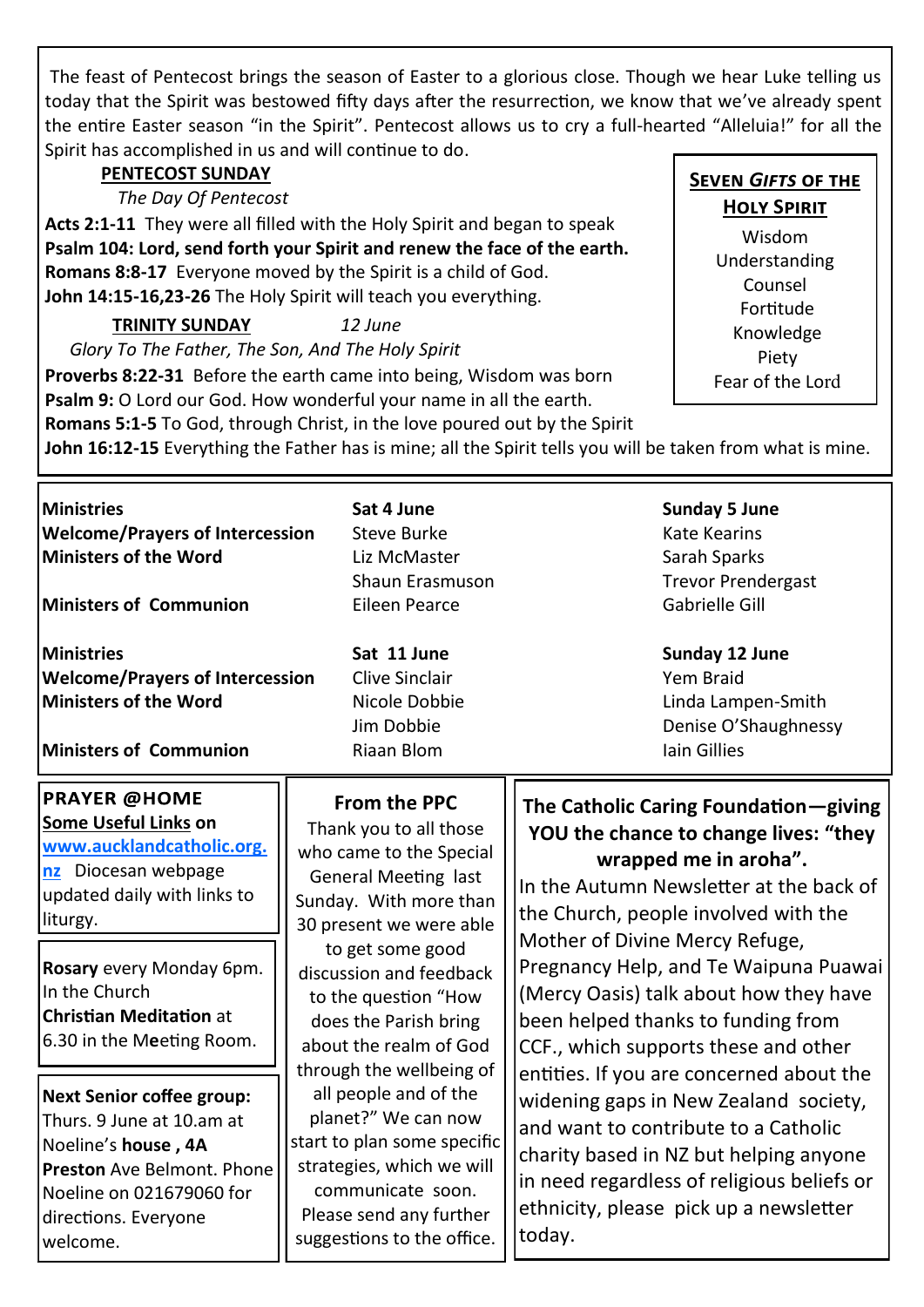### **Diocesan Notices**

## **World Environment Day Sunday 5th June.**

**Let us pray Pope Francis' "Prayer for the Earth":**  All-powerful God, you are present in the whole universe and in the smallest of your creatures. You embrace with your tenderness all that exists. Pour out upon us the power of your love, that we may protect life and beauty. Fill us with peace, that we may live as brothers and sisters, harming no one".

**Let us consider what we can do practically to live a sustainable lifestyle and this way protect our "One Earth": Maybe check out JPC "23 green tips" here:**

**[https://www.aucklandcatholic.org.nz/wp](https://www.aucklandcatholic.org.nz/wp-content/uploads/2020/05/23-Green-tips-Small-Steps-Towards-a-Sustainable-Life.pdf)[content/uploads/2020/05/23](https://www.aucklandcatholic.org.nz/wp-content/uploads/2020/05/23-Green-tips-Small-Steps-Towards-a-Sustainable-Life.pdf)-Green-tips-Small-Steps-Towards-a-[Sustainable](https://www.aucklandcatholic.org.nz/wp-content/uploads/2020/05/23-Green-tips-Small-Steps-Towards-a-Sustainable-Life.pdf)-Life.pdf**

**Rosary Workshop** –Learn about the history, the prayers and the mysteries of the Rosary, with hands-on teaching to make your own Rosary – Sunday 2pm – 4pm (\$15 pp per session includes all rosary making materials and afternoon tea) Sun 26 June. Venue: St Francis Retreat Centre. Contact [rosaryworkshopnz@gmail.com](mailto:rosaryworkshopnz@gmail.com) to register or for more info.

#### **Volunteers Catechists Children's Sacramental Programs**

We wish to cordially invite you to **a ½ day retreat on Saturday 9th of July 2022 from 9am to 12:30pm** In our time we will look at resources,

share some morning tea together, pray and be refreshed by the Holy Spirit. Please register with Deacon Steve on [stephenf@cda.org.nz](mailto:stephenf@cda.org.nz) or call on 021439407

**Harbour Hospice – North Shore** is seeking a **SPIRITUAL CARER.** Walk alongside patients, family and whanau, supporting them with their spiritual needs to provide quality end of life care. If this sounds like you, and you have appropriate experience and qualifications, Harbour Hospice welcomes your application. Link: [https://](https://aus01.safelinks.protection.outlook.com/?url=https%3A%2F%2Ftt.harbourhospice.org.nz%2Fjobs%2F1786765-spiritual-carer&data=05%7C01%7CJeanne.Warmington%40harbourhospice.org.nz%7C90fd3003c7ad43118fa608da39551794%7C06c85d6f86ef495ba0fcc75c0ab52199%7C0%7C0%) [tt.harbourhospice.org.nz/jobs/1786765](https://aus01.safelinks.protection.outlook.com/?url=https%3A%2F%2Ftt.harbourhospice.org.nz%2Fjobs%2F1786765-spiritual-carer&data=05%7C01%7CJeanne.Warmington%40harbourhospice.org.nz%7C90fd3003c7ad43118fa608da39551794%7C06c85d6f86ef495ba0fcc75c0ab52199%7C0%7C0%)-spiritual[carer](https://aus01.safelinks.protection.outlook.com/?url=https%3A%2F%2Ftt.harbourhospice.org.nz%2Fjobs%2F1786765-spiritual-carer&data=05%7C01%7CJeanne.Warmington%40harbourhospice.org.nz%7C90fd3003c7ad43118fa608da39551794%7C06c85d6f86ef495ba0fcc75c0ab52199%7C0%7C0%)

**Cancelled due to Covid 19 : G.I.F.T. Pentecost Mass** Sunday 5th June, 4pm at Good Shepherd Church,Balmoral.



St Leo's Catholic School Kindness | Confidence | Integrity | Excellence

Nga mihi nui kia koutou and a warm St Leo's greeting to you all

#### **Feast of Pentecost**

On Sunday the 5th of June the Church celebrates the Feast of Pentecost fifty days after Easter Sunday. In RE we are learning about the Holy Spirit. When we are filled with the Holy Spirit, we show the fruits of the Holy Spirit in our lives. Saint Paul's letter to the Galatians lists the fruits of the Spirit: love, joy, peace, patience, kindness, generosity, faithfulness, gentleness, and self-control. We are reminded that when we are filled with the Holy Spirit, we will show these fruits in our lives and follow in the footsteps of Jesus.

#### **Cross Country**

The weather certainly was in our favour on Friday last week when we held school cross country at Mt Cambria Reserve. The children all gave it their best, encouraged and cheered on as each group of students ran the course. Thank you to all the parents supporting and many thanks to all those who acted as marshalls around the course. A small group will now represent the school at the Peninsula cross country on the 8th of June.

#### **Whole School Mass**

Next Thursday the 9th of June at 10am we will be celebrating our school Mass. The theme of the Mass will be the Holy Spirit to follow up the Pentecost celebration in the weekend. You are most welcome to join us in this special celebration.

#### **St Vincent de Paul Can Drive**

The school is currently collecting non-perishable food items to support families in these difficult times. Thank you to all the families who have contributed to our donation box. We will continue to collect these until the end of term.

God Bless Vimi Chandra, Principal